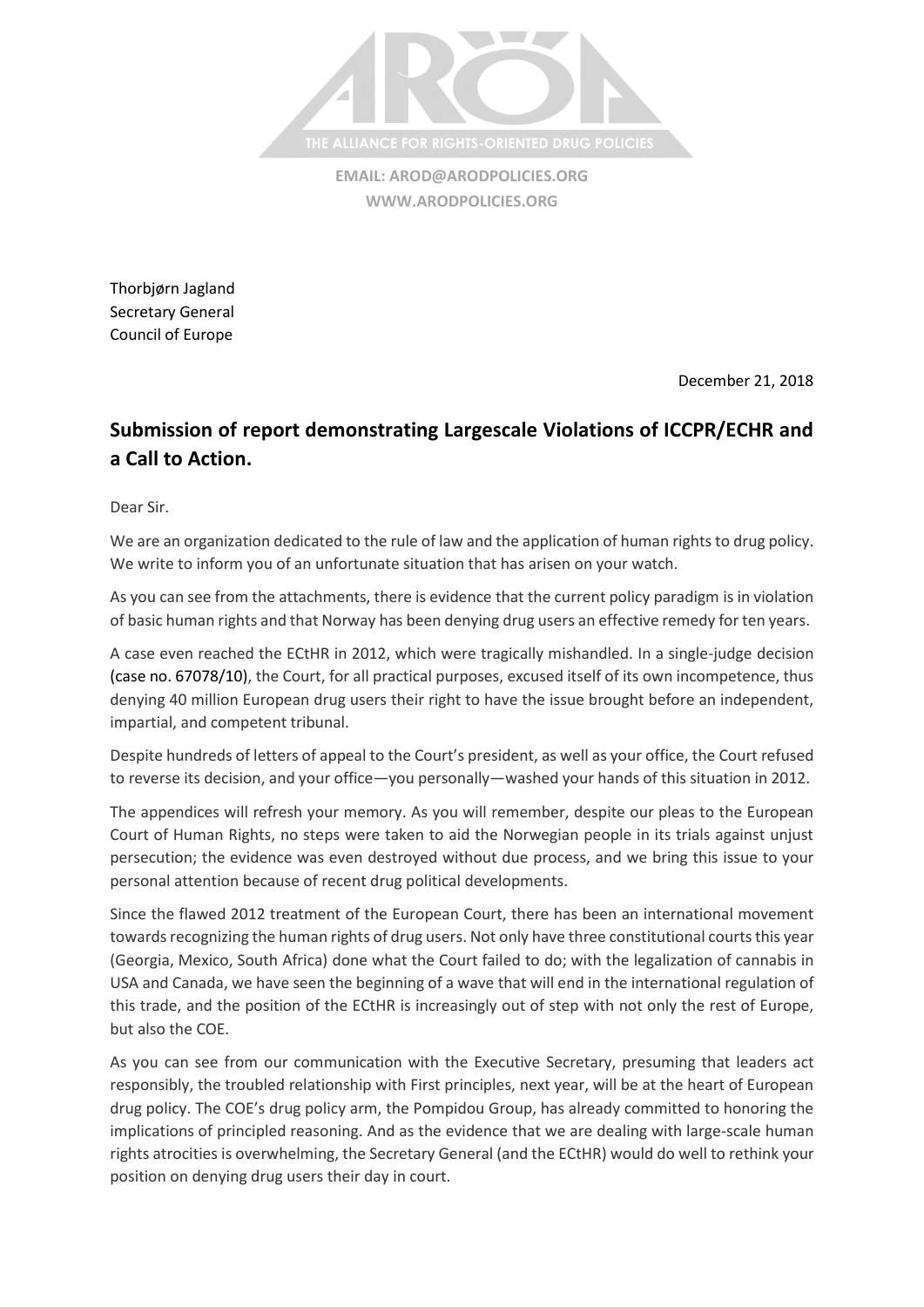

As you can see from the report (Human Rising: The Prohibitionist Psychosis and its Constitutional Implications), it is plain to see that the implications for this decision have been terrible, not only for the Norwegian people, but for Europe—and the COE—as well.

When it comes to the people of Europe, they have been deprived of a much-needed opportunity to have their rights determined. And when it comes to the COE, the European Court's decision has cost a loss of credibility. As you well know, these institutions are supposed to be our best defense against tyranny, and yet—as more and more constitutional courts are invalidating the drug law—they appear more and more as apologists for state policies out of control.

Indeed, as moral panic becomes more difficult to maintain, the people of Europe are slowly waking up to the reality of unjust oppression. In Portugal, Norway, and elsewhere, citizens are beginning to ask whether the state is justified in its intrusion. Human rights organizations such as Amnesty has already begun to focus their efforts towards this issue, and if you have any ambition of redeeming what is lost, you must act quickly.

Your decision to leave drug users hanging has clearly cost Norwegians (and indirectly, Europeans) the rule of law. Thousands have died needlessly, and many more thousands have been arbitrarily imprisoned—and as more and more constitutional courts can be counted upon to invalidate the drug laws, COE should sooner rather than later reassess the situation.

When it comes to this, an earlier edition of Human Rising was a part of the evidence that was unduly destroyed by the Court. Ten years later, it has been updated, translated, and made available to a wider audience, and we suggest that you avail yourself of this opportunity to right a wrong.

Exceptional circumstances call for exceptional measures. Thus, we expect you to find a way to correct the situation—and while you are well-aware of the responsibilities of your Office, the attachments will enlighten you on the impossible diametrics between the status quo and human rights law.

It may be a controversial matter. Nevertheless, we expect that you will abide by your duties and not let the fact that you are a Norwegian disengage your human rights commitments. Should you fail to comply, your successor will be asked to correct your mistakes, and so we hope to hear from you soon.

Yours sincerely,

RostMikolsen

Roar Mikalsen President of AROD The Alliance for Rights-Oriented Drug Policies